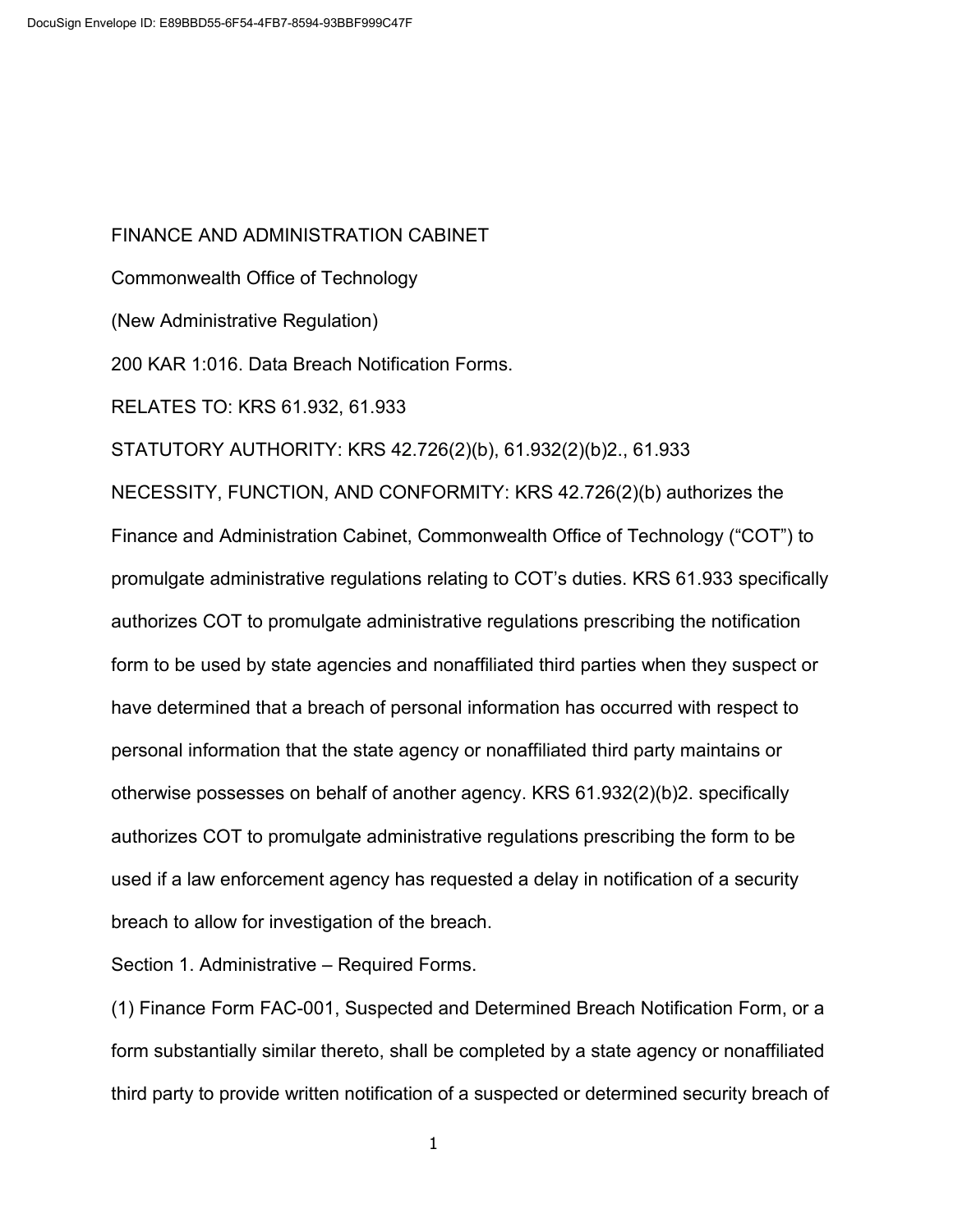personal information collected, maintained, or stored by the agency or nonaffiliated third party.

 (2) Finance Form FAC-002, Delay Notification Record, or a form substantially similar thereto, shall be completed by a state agency or nonaffiliated third party if the notification of a suspected or determined breach of personal information collected, maintained, or stored by the agency or nonaffiliated third party has been delayed pursuant to a request from a law enforcement agency or with the approval of the Office of the Attorney General.

Section 2. Incorporation by Reference.

(1) The following materials are incorporated by reference:

(a) Finance Form FAC-001, Suspected and Determined Breach Notification Form,

Effective Date June 15, 2022; and

(b) Finance Form FAC-002, Delay Notification Record, Effective Date June 15, 2022.

(2) This material may be inspected, copied, or obtained, subject to applicable copyright

law, at the Commonwealth Office of Technology, 101 Cold Harbor Drive, Frankfort,

Kentucky 40601, Monday through Friday, 8 a.m. to 5 p.m., and on the Finance and

Administration Cabinet's web site[, https://finance.ky.gov/office-of-the-](https://finance.ky.gov/office-of-the-secretary/Pages/finance-forms.aspx)

[secretary/Pages/finance-forms.aspx](https://finance.ky.gov/office-of-the-secretary/Pages/finance-forms.aspx)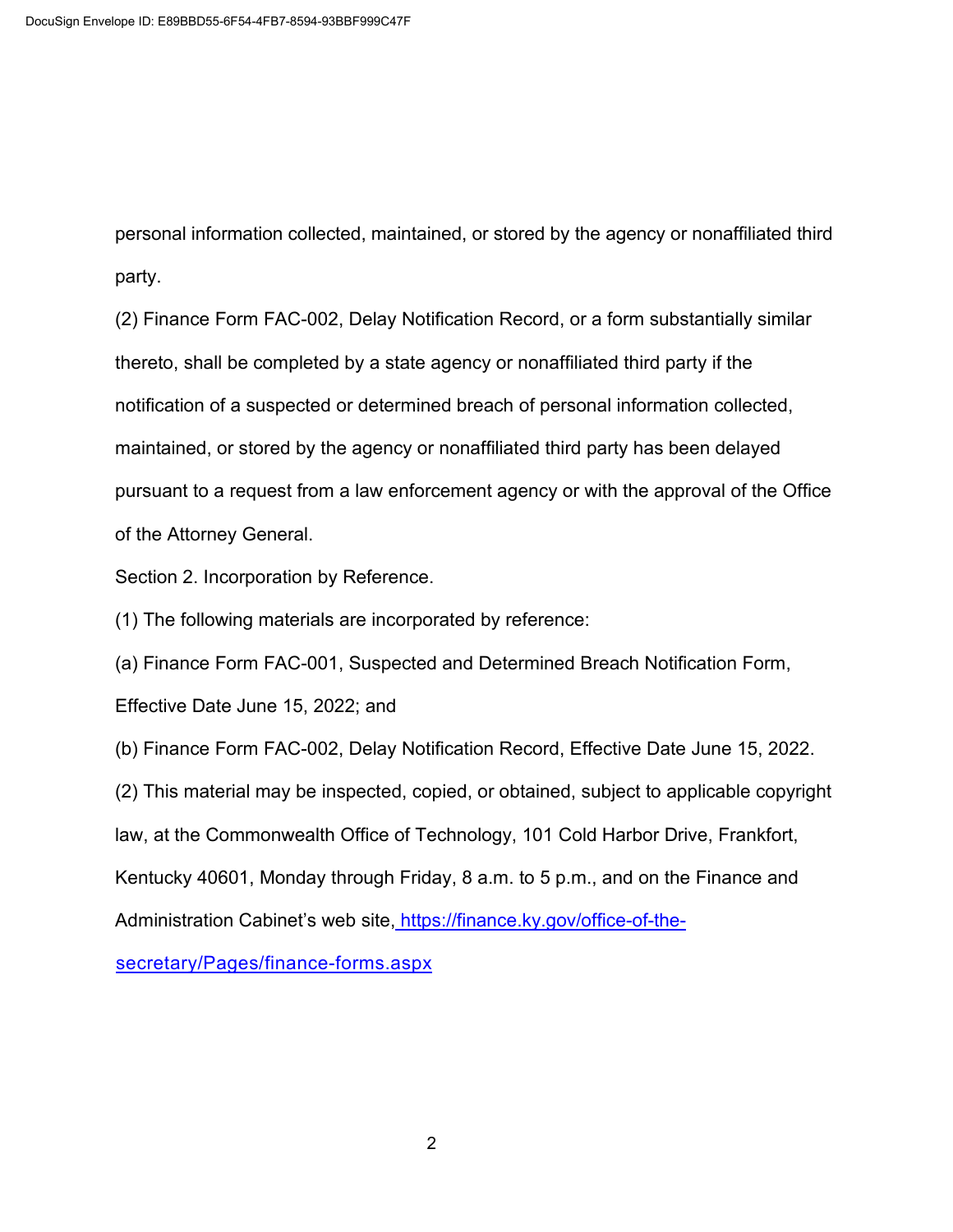200 KAR 1:016

Signature Page

APPROVED:

DocuSigned by: usigned by:<br> $(1, 1)$ 

6/14/2022

Ruth Day, Chief Information Officer DATE Commonwealth Office of Technology

-DocuSigned by:

6/15/2022

Holly M. Johnson, Secretary 6/15/2<br>Holly M. Johnson, Secretary DATE Finance and Administration Cabinet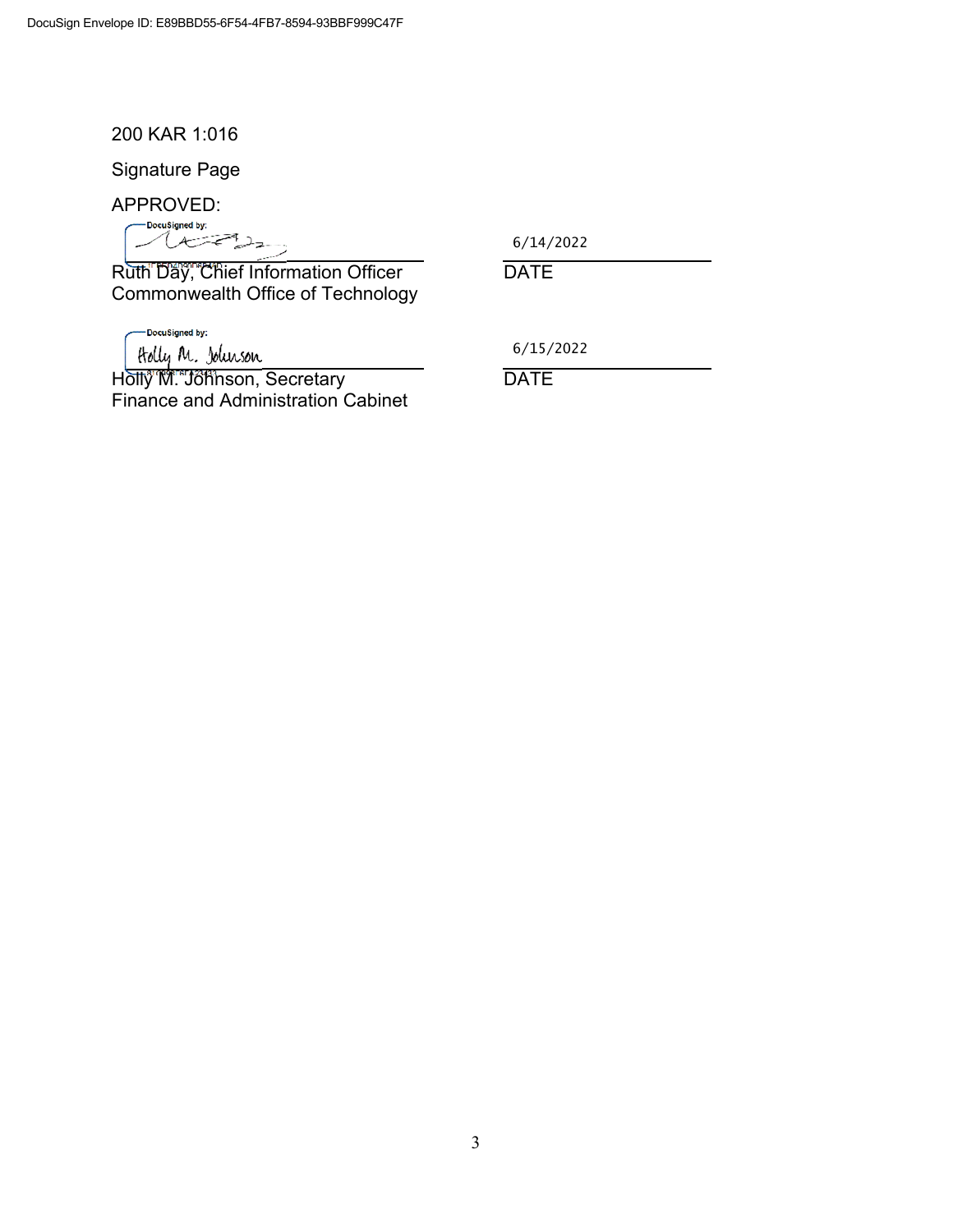PUBLIC HEARING AND PUBLIC COMMENT PERIOD: A public hearing on this administrative regulation shall be held on August 23, 2022, at 10am Eastern Time, in Room C-117, Kentucky Transportation Cabinet Building, 200 Mero Street, Frankfort, Kentucky 40622. Individuals interested in being heard at this hearing shall notify this agency in writing at least five (5) workdays prior to the hearing of their intent to attend. If no notification of intent to attend the hearing is received by the required date, the hearing may be cancelled. This hearing is open to the public. Any person who wishes to be heard will be given an opportunity to comment on this proposed administrative regulation. A transcript of the public hearing will not be made unless a written request for a transcript is made. If you do not wish to be heard at the public hearing, you may submit written comments on the proposed administrative regulation. Written comments shall be accepted until July 29, 2022. Send written notification of intent to be heard at the public hearing or written comments on the proposed administrative regulation to the contact person.

CONTACT PERSON: Robin Goodlett, Administrative Specialist III, Office of General Counsel, Finance and Administration Cabinet, 200 Mero Street, 5th Floor, Frankfort, Kentucky 40622. Phone: (502) 564-6660. Fax: (502) 564-9875.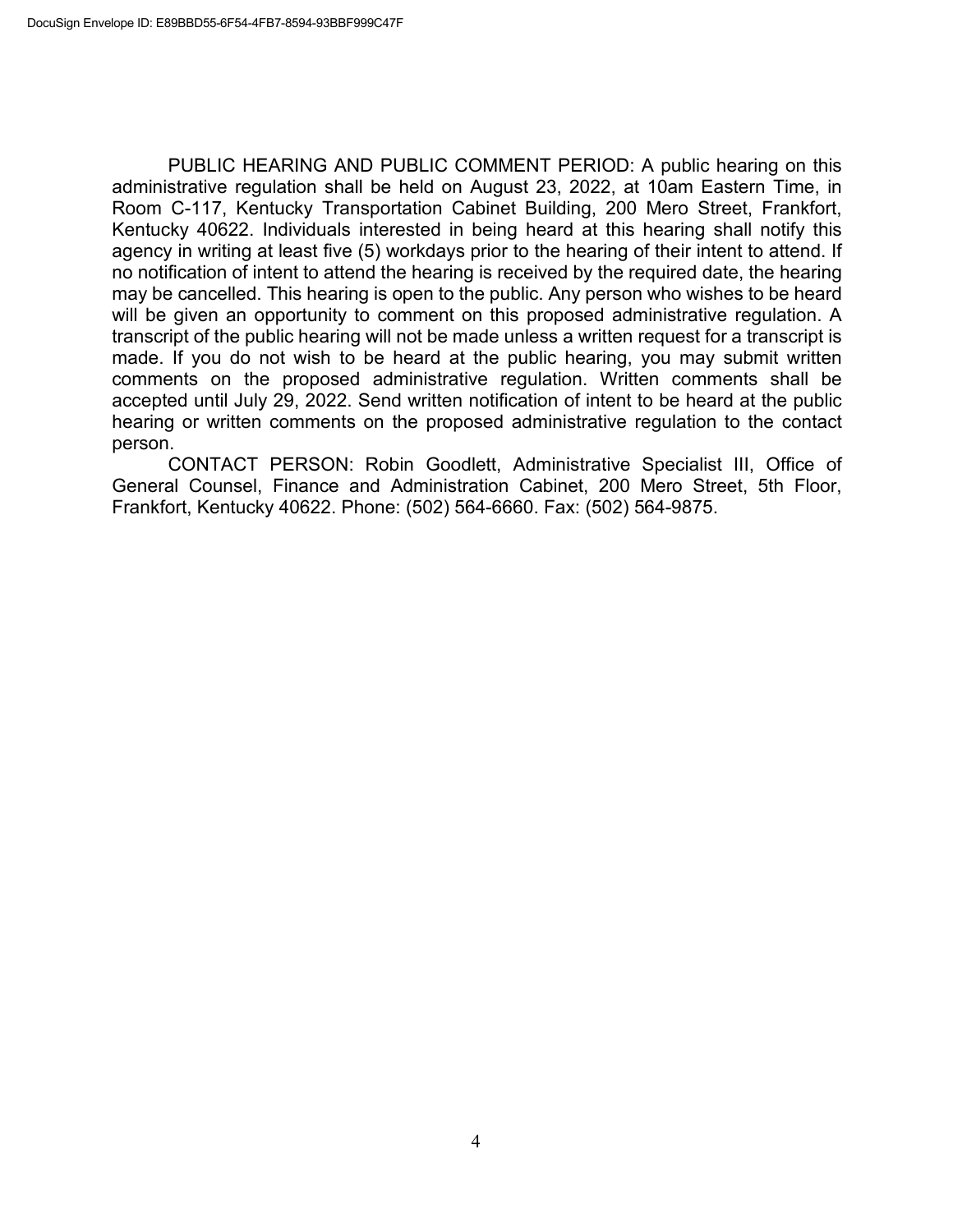### REGULATORY IMPACT ANALYSIS AND TIERING STATEMENT

### 200 KAR 1:016

Contact Person: Robin Goodlett, Administrative Specialist III, Office of General Counsel, Finance and Administration Cabinet, 200 Mero Street, 5th Floor, Frankfort, Kentucky 40622. Phone: (502) 564-6660. Fax: (502) 564-9875.

(1) Provide a brief summary of:

(a) What this administrative regulation does: KRS 42.726(2)(b) authorizes the Finance and Administration Cabinet, Commonwealth Office of Technology ("COT"), to promulgate regulations relating to COT's duties. KRS 61.933 specifically authorizes COT to prescribe forms to be used by state agencies and nonaffiliated third parties when they suspect or have determined that a breach of personal information has occurred with respect to personal information that the state agency or nonaffiliated third party maintains or otherwise possesses on behalf of another agency. KRS 61.932 specifically authorizes COT to prescribe forms to be used when a law enforcement agency has requested a delay in notification of a security breach to allow for investigation of the suspected or determined breach. This regulation prescribes those forms.

( ) The necessity of this administrative regulation: This regulation is necessary in order for COT to satisfy KRS Chapter 13A.110 which states that forms required to be submitted by a regulated entity shall be included in an administrative regulation as well as the specific directives of KRS 61.932 and KRS 61.933.

(a) How this administrative regulation conforms to the content of the authorizing statutes: KRS 61.932 and KRS 61.933 specifically direct COT to prescribe these forms.

(b) How this administrative regulation currently assists or will assist in the effective administration of the statutes: The forms prescribed herein will provide necessary notice to agencies, law enforcement, the Auditor of Public Accounts and the Attorney General as required by House Bill 5 of the 2014 Regular Session of the General Assembly.

(2) If this is an amendment to an existing administrative regulation, provide a brief summary of:

(a) How the amendment will change this existing administrative regulation: N/A.

(b) The necessity of the amendment to this administrative regulation: N/A.

(c) How the amendment conforms to the content of the authorizing statutes: N/A.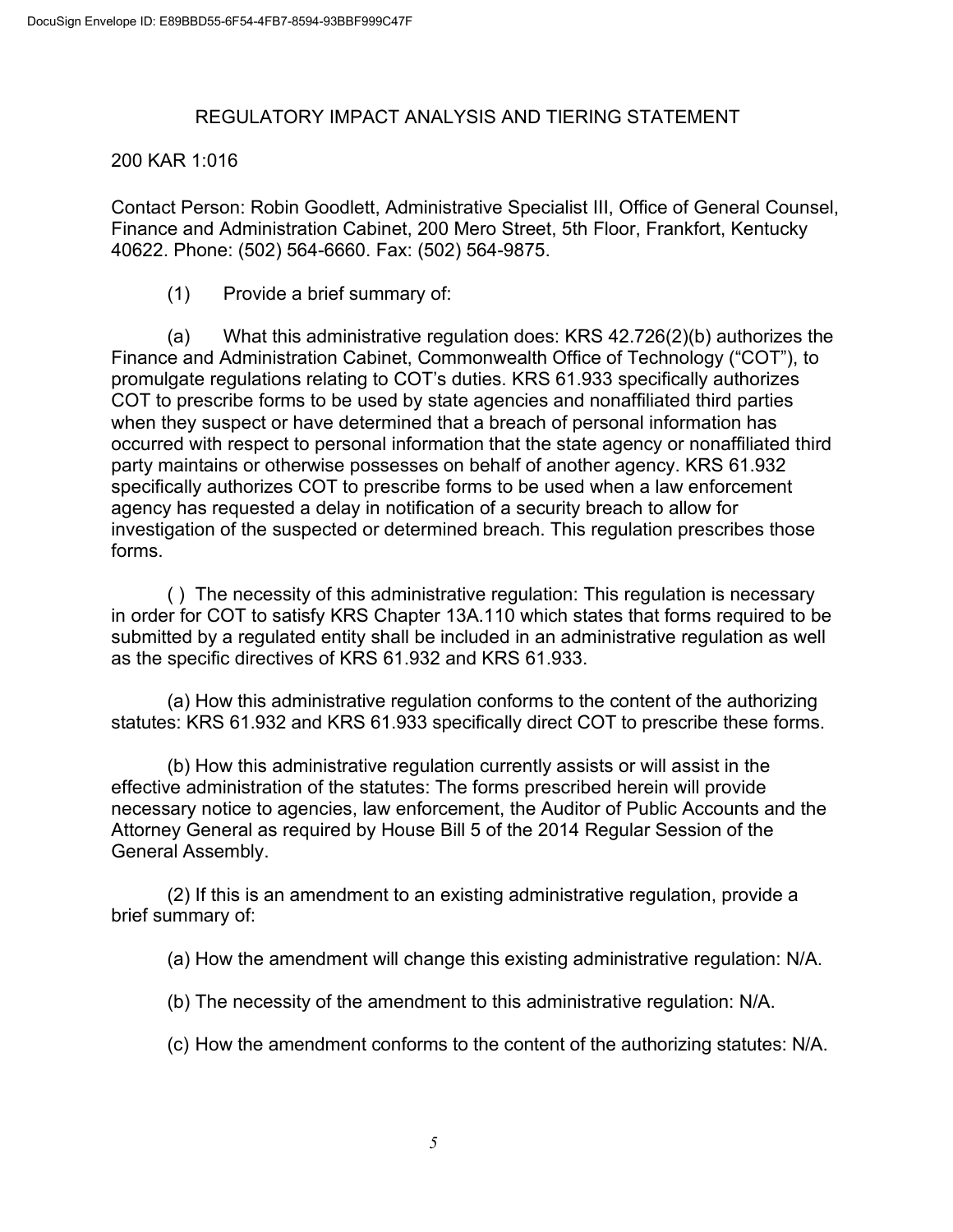(d) How the amendment will assist in the effective administration of the statutes: N/A.

(3) List the type and number of individuals, businesses, organizations, or state and local governments affected by this administrative regulation: All state agencies or private entities (identified as nonaffiliated third parties) which maintain or otherwise possess personal information for state agencies will be affected.

(4) Provide an analysis of how the entities identified in question (3) will be impacted by either the implementation of this administrative regulation, if new, or by the change, if it is an amendment, including:

(a) List the actions that each of the regulated entities identified in question (3) will have to take to comply with this administrative regulation or amendment: Affected entities must complete the prescribed forms when they suspect or determine that a breach of personal information has occurred.

(b) In complying with this administrative regulation or amendment, how much will it cost each of the entities identified in question (3): There will be a minimal cost to complete the forms.

(c) As a result of compliance, what benefits will accrue to the entities identified in question (3): Affected entities will comply with the requirements of KRS 61.931-934.

(5) Provide an estimate of how much it will cost the administrative body to implement this administrative regulation:

(a) Initially: COT will not incur any initial costs as the result of this regulation.

(d) On a continuing basis: COT will not incur any additional, continuing costs as the result of this regulation.

(6) What is the source of the funding to be used for the implementation and enforcement of this administrative regulation: COT agency funds.

(7) Provide an assessment of whether an increase in fees or funding will be necessary to implement this administrative regulation, if new or by the change if it is an amendment: This administrative regulation does not require an increase in fees or funding.

(8) State whether or not this administrative regulation established any fees or directly or indirectly increased any fees: This administrative regulation does not directly or indirectly establish or increase any fees.

(9) TIERING: Is tiering applied? Tiering is not applied.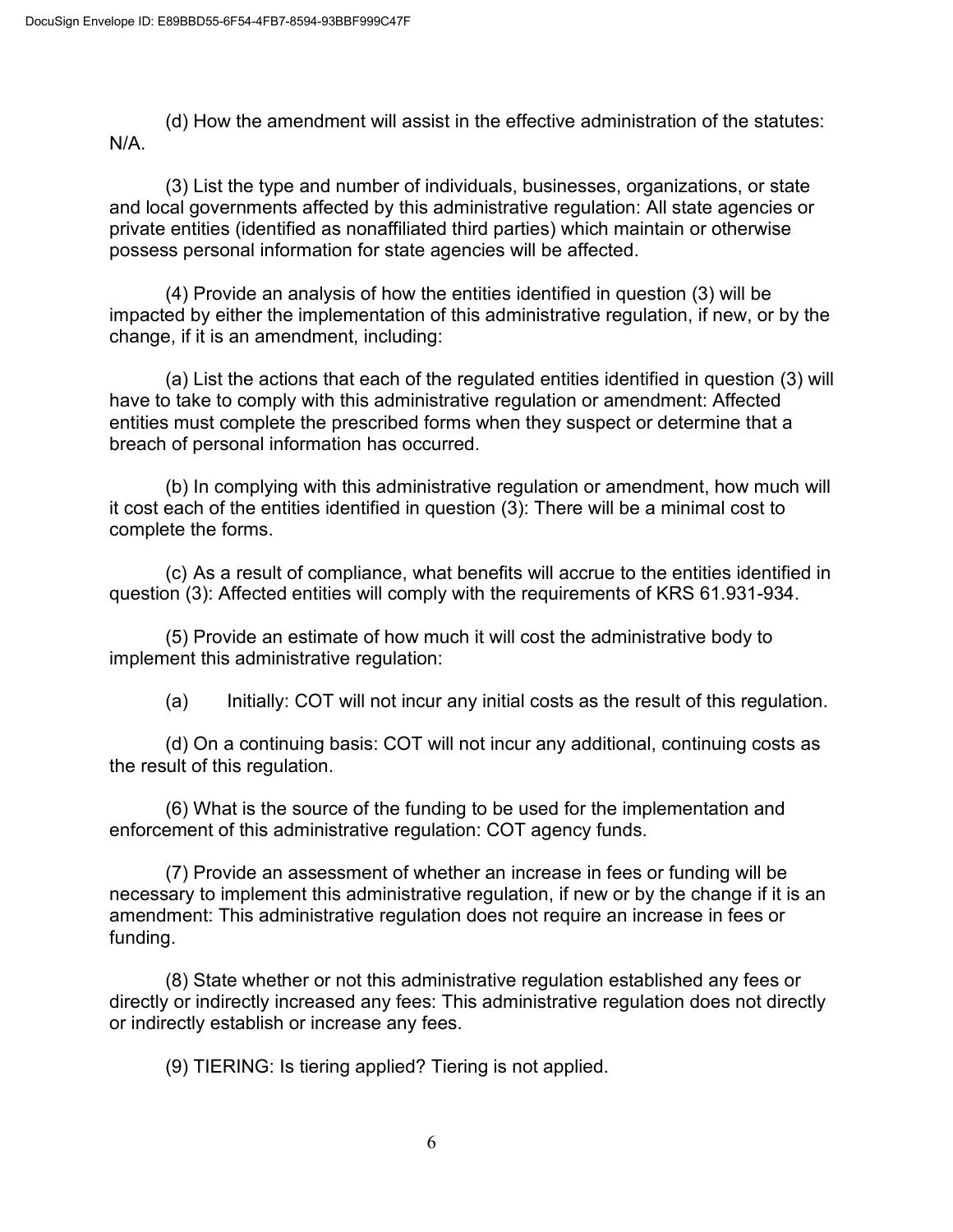### FISCAL NOTE ON STATE OR LOCAL GOVERNMENT

### 200 KAR 1:016

Contact Person: Robin Goodlett, Administrative Specialist III, Office of General Counsel, Finance and Administration Cabinet, 200 Mero Street, 5th Floor, Frankfort, Kentucky 40622. Phone: (502) 564-6660. Fax: (502) 564-9875.

(1) What units, parts, or divisions of state or local government (including cities, counties, fire departments, or school districts) will be impacted by this administrative regulation? No local government entities will be affected, but COT and any state agency which suspects or experiences a security breach of personal information will be required to submit the required forms.

(2) Identify each state or federal statute or federal regulation that requires or authorizes the action taken by the administrative regulation. KRS 42.726; KRS 61.932; and KRS 61.933.

(3) Estimate the effect of this administrative regulation on the expenditures and revenues of a state or local government agency (including cities, counties, fire departments, or school districts) for the first full year the administrative regulation is to be in effect. None.

(a) How much revenue will this administrative regulation generate for the state or local government (including cities, counties, fire departments, or school districts) for the first year? None.

(b) How much revenue will this administrative regulation generate for the state or local government (including cities, counties, fire departments, or school districts) for subsequent years? None.

(c) How much will it cost to administer this program for the first year? None.

(d) How much will it cost to administer this program for subsequent years?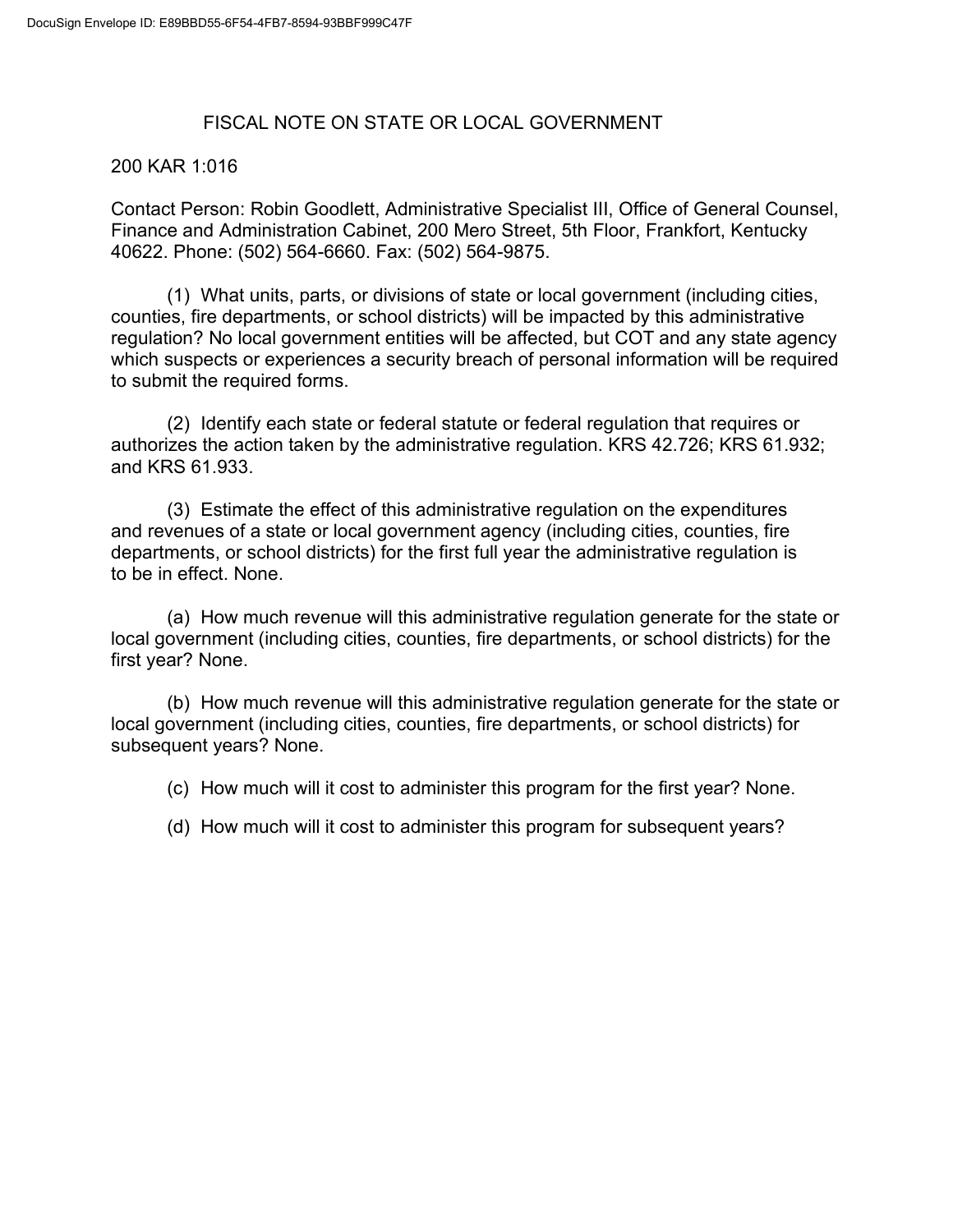### None. SUMMARY OF MATERIAL INCORPORATED BY REFERENCE

(1) Finance Form FAC-001, "Suspected and Determined Breach Notification Form", effective June 15, 2022, is a form to be used by state agencies and nonaffiliated third parties to provide written notification of suspected or determined security breaches of personal information that they collect, maintain, or store.

(2) Finance Form FAC-002, "Delay Notification Record", effective June 15, 2022, is a form to be used by state agencies and nonaffiliated third parties when law enforcement has requested a delay in the notice of suspected or determined security breaches of personal information that they collect, maintain, or store.

7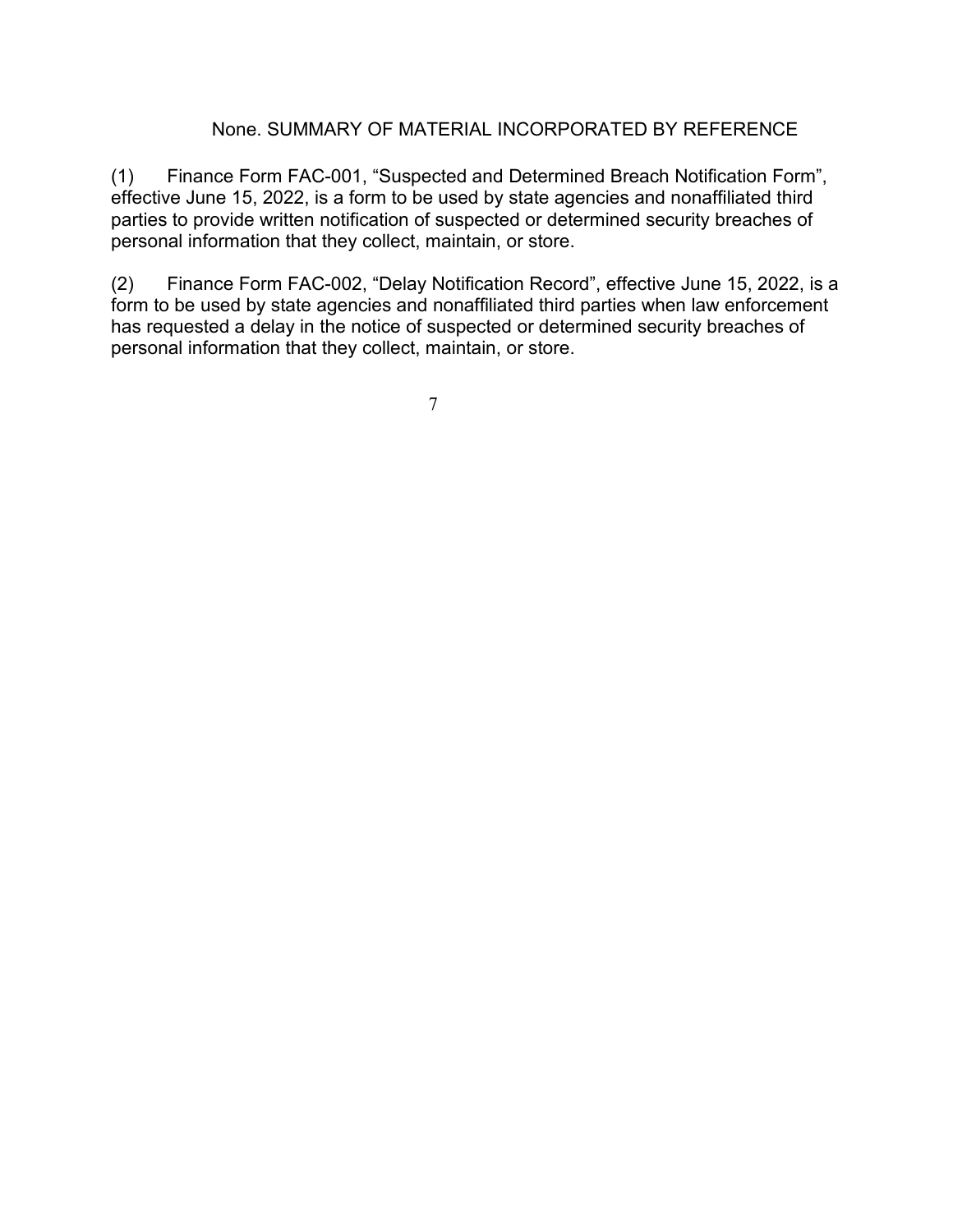

## **Finance & Administration Cabinet Suspected and Determined Breach Notification Form<sup>i</sup>**

#### **Section 1**

(To be completed within 72 hours of determination/notification of security breach.)

- 1. Indicate whether the required notifications have been made in writing:
	- ☐ Commissioner of the Kentucky State Police;
	- ☐ Auditor of Public Accounts;
	- ☐ Attorney General;
	- ☐ Secretary of the Finance & Administration Cabinet (if applicable);
	- ☐ Commissioner of the Department for Local Government (if applicable);
	- ☐ Commissioner of the Kentucky Department of Education (if applicable); and
	- $\Box$  President of the Council on Postsecondary Education (if applicable)

2. Date Security Breach Determined:

3. Date and Time of Notification to Above-Listed Agencies:

| 4. Agency Name: |  |
|-----------------|--|
|                 |  |

5. Agency Contact:

6. Agency Contact Phone Number:

7. Agency Contact Email:

|  | 8. Third-Party Security Breach? | $\Box$ YES | $\Box$ NO |
|--|---------------------------------|------------|-----------|
|--|---------------------------------|------------|-----------|

a. If YES, Third-Party Name:

b. If YES, Date Third-Party Notified Agency: \_\_\_\_\_\_\_\_\_\_\_\_\_\_\_\_\_\_\_\_\_\_\_\_\_\_\_\_\_\_\_\_\_\_\_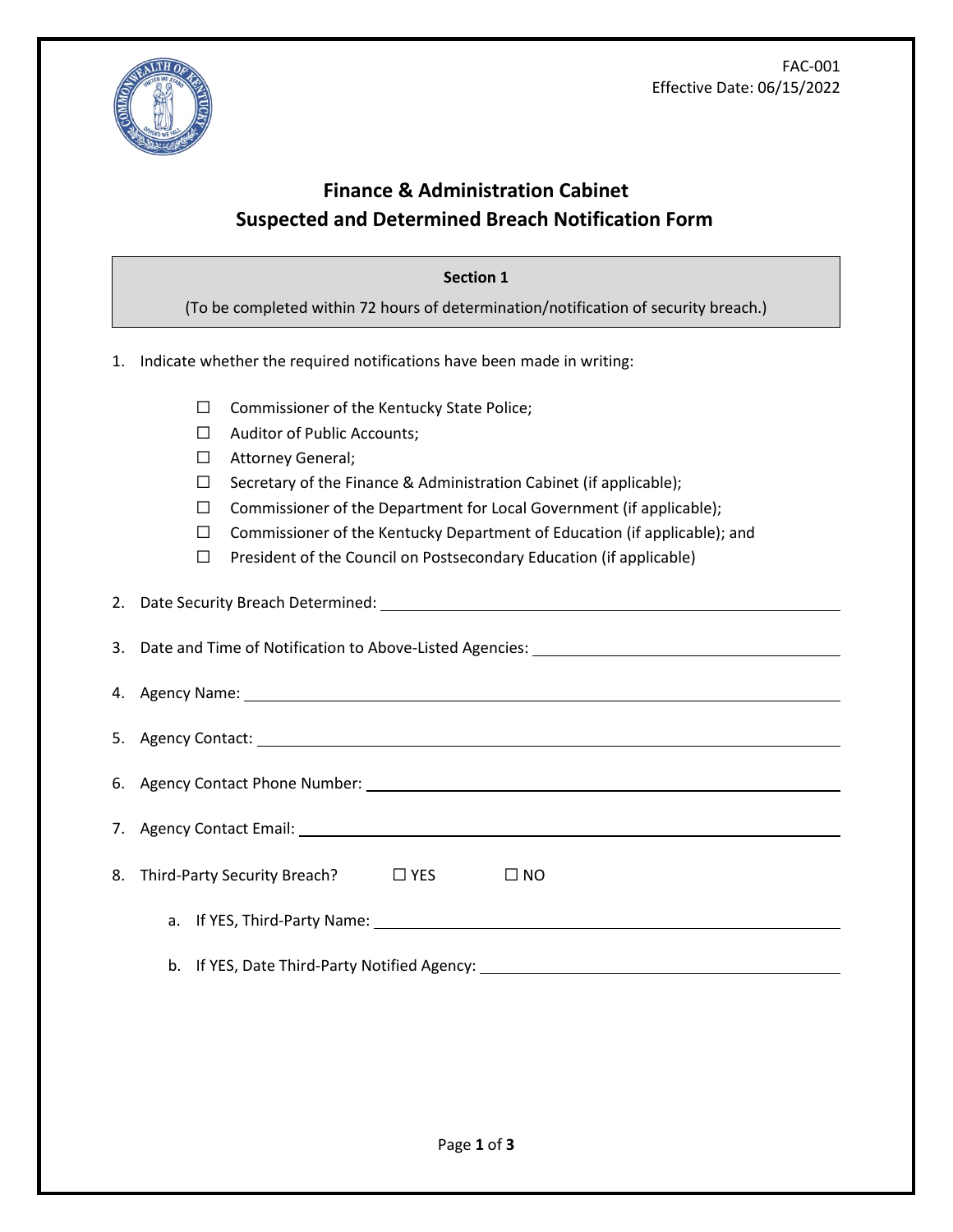FAC-001 Effective Date: 06/15/2022



#### **Section 2**

(To be completed within 48 hours of conclusion of investigation required by KRS 61.933(1)(a)(2).)

1. Indicate whether the required notifications have been made in writing:

- ☐ Commissioner of the Kentucky State Police;
- ☐ Auditor of Public Accounts;
- □ Attorney General;
- ☐ Secretary of the Finance & Administration Cabinet (if applicable);
- ☐ Commissioner of the Department for Local Government (if applicable);
- ☐ Commissioner of the Kentucky Department of Education (if applicable);
- ☐ President of the Council on Postsecondary Education (if applicable);
- ☐ Commissioner of the Department for Libraries and Archives (if applicable); and
- ☐ Commonwealth Office of Technology (if applicable)

|    |    | 2. Was personal information breached?<br>$\Box$ YES              |        | $\square$ NO                  |
|----|----|------------------------------------------------------------------|--------|-------------------------------|
|    |    |                                                                  |        |                               |
|    |    |                                                                  |        |                               |
|    |    |                                                                  |        |                               |
| c. |    |                                                                  |        |                               |
| d. |    | Indicate whether the required notices have been provided:        |        |                               |
|    | □  | <b>Web Posting</b>                                               | $\Box$ | Regional or Local Media       |
|    | П  | Major Statewide Media (if appliable)                             | $\Box$ | Mail/Letter                   |
|    | П  | Email                                                            | $\Box$ | Telephone                     |
|    | □  |                                                                  |        |                               |
|    |    | 3. Were all consumer credit reporting agencies notified?         |        | $\Box$ YES<br>$\Box$ NO       |
|    |    |                                                                  |        |                               |
|    |    | 4. Do any federal security breach compliance requirements apply? |        | $\square$ YES<br>$\square$ NO |
|    | a. | If YES, Explain:                                                 |        |                               |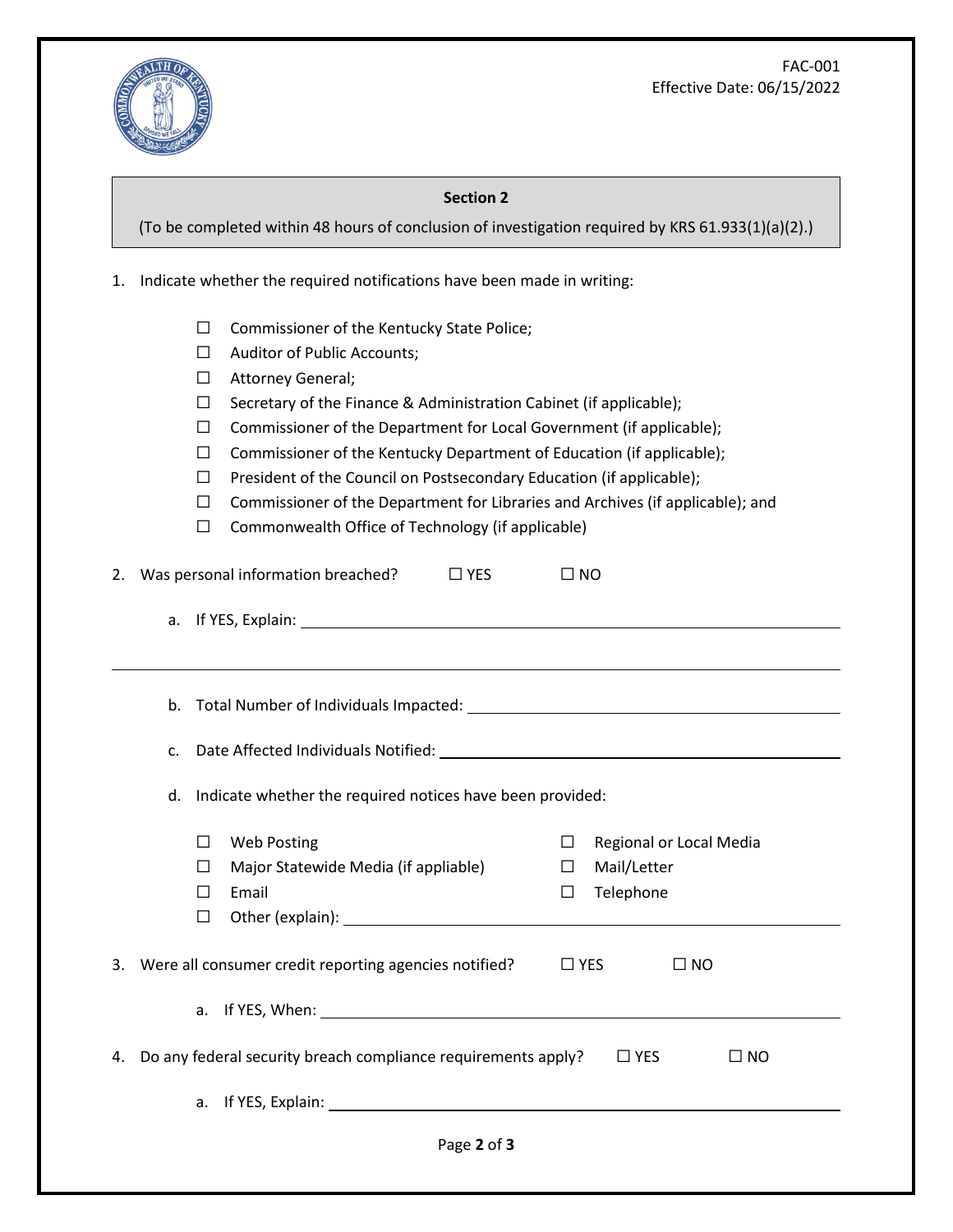

# **Section 3** (To be completed if notification delayed pursuant to KRS 61.933(3).) 1. Was notification delayed?  $□$  YES  $□$  NO 2. If YES, indicate why notification delayed and attach a completed FAC-002:  $\Box$  Law enforcement investigation. KRS 61.933(3)(a). □ Agency determined that the measures necessary to restore the reasonable integrity of the data system could not be implemented within the timeframe established and would delay the breach determination. Delay was approved, in writing, by the Office of the Attorney General. KRS 61.933(3)(b). **Section 4** (To be completed at the conclusion of any resolution process.) 1. What actions were taken to resolve the security breach?

2. What actions, if any, have been taken to prevents future security breaches?

3. What actions are taken as a matter of course to protect personal data from security breaches?

4. Was there any quantifiable financial impact to the Agency reporting the security breach?

References:

KRS 42.726 – <https://apps.legislature.ky.gov/law/statutes/statute.aspx?id=50544> KRS 61.931 to 61.934 – <https://apps.legislature.ky.gov/law/statutes/chapter.aspx?id=37294>